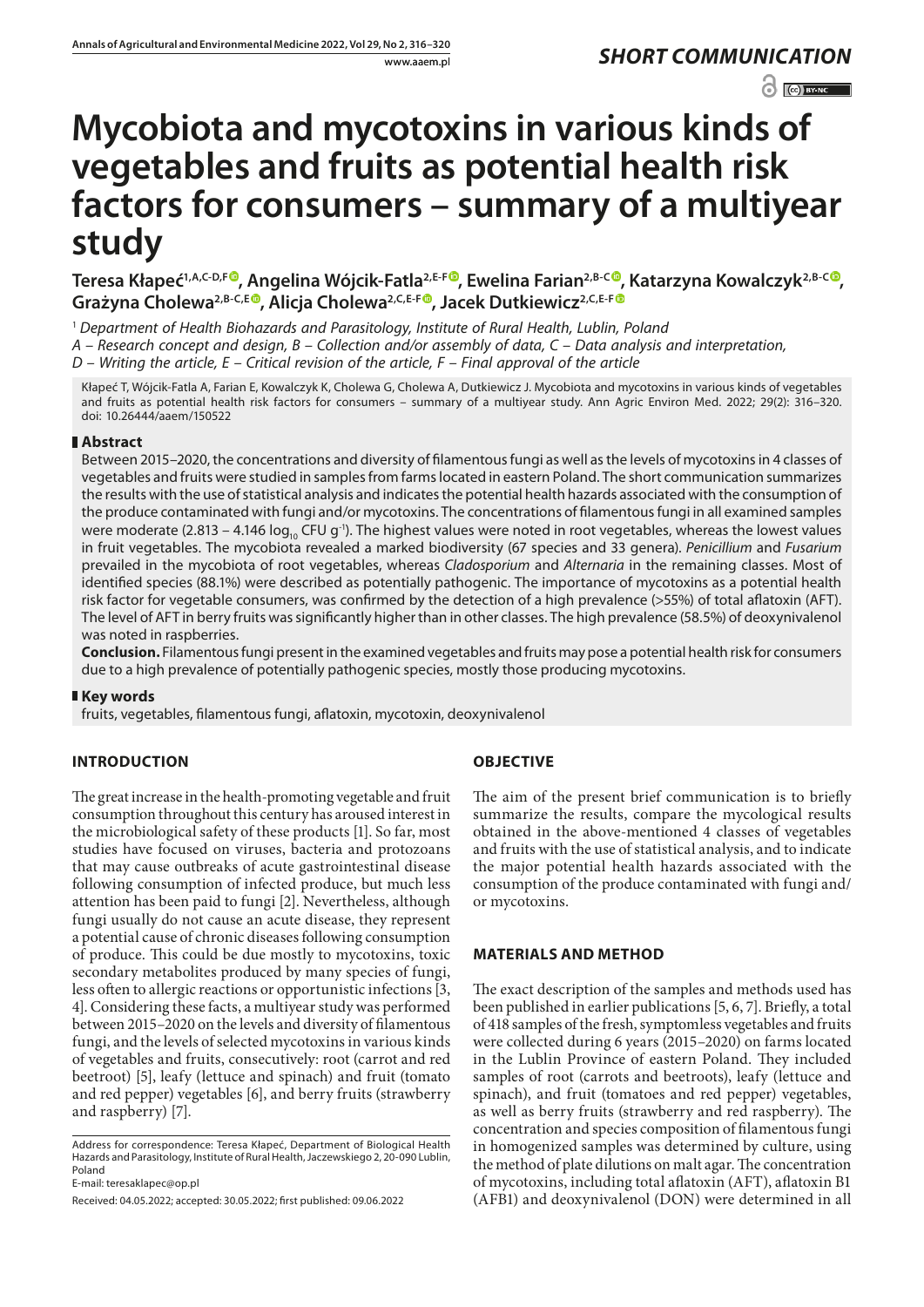samples, except for root vegetables, by the immunoenzymatic ELISA method. The differences between the concentrations of fungi and mycotoxins in individual groups of vegetables and fruits were assessed by the Mann-Whitney non-parametric test.

#### **RESULTS**

As shown in Table 1, presenting the concentrations of filamentous fungi in various classes of Polish vegetables and fruits, with the statistical differences between the classes, the concentrations of fungi ranged between  $2.813 - 4.146 \log_{10}$  $CFU g<sup>-1</sup>$ . The highest values were noted in the root vegetables which proved to be significantly higher compared to all other tested classes (P=0.000000). On the contrary, the lowest values were noted in the fruit vegetables and were significantly lower compared to all other studied classes (P=0.000000). No significant difference was found between the concentrations of fungi in leafy vegetables and berry fruits.

The data presented in Table 2 indicate that mycobiota isolated from the examined vegetables and fruits varied considerably. As many as 67 species belonging to 33 genera

were identified. Among them, 12 strains were identified to genus level only (Tab. 2). In root vegetables, the most common genera were *Penicillium* and *Fusarium*, whereas in the remaining 3 classes of vegetables and fruits, the genera of *Cladosporium* and *Alternaria* distinctly prevailed. *Penicillium* appeared to be a genus comprising the highest number of identified species (18), followed by *Aspergillus* (8) and *Fusarium* (7) (Tab. 2). The vast majority of identified species (59 out of 67; 88.1%) has already been described as potentially pathogenic [5, 6, 7]. Of these 59 species, 17 have been described as producers of mycotoxins that may cause a disorder described as 'mycotoxicosis', 13 as causative agents of infections, mostly opportunistic mycoses, 9 as causing mycotoxicoses and infection, 7 as causing mycotoxicoses and allergy, 6 as causing mycotoxicoses, infection and allergy, 5 as causing allergy only, and 2 as causing infection and allergy. From this summary, it is distinctly clear that mycotoxins produced by filamentous fungi present in vegetables and fruits pose a potential health risk for consumers, either alone or in conjunction with infectious and/or allergenic properties of these microorganisms (altogether 41 out of 59 species, i.e. 69.5%, were able to potentially act in that way).

Table 3 shows the concentrations and prevalence (percent

|  |  | Table 1. Concentrations of filamentous fungi in various classes of Polish vegetables and fruits, and statistical differences between the classes |  |
|--|--|--------------------------------------------------------------------------------------------------------------------------------------------------|--|
|  |  |                                                                                                                                                  |  |

| <b>Class of vegetables or fruits</b>                                                       | <b>Root vegetables</b><br>(carrot + beetroot)<br>$N = 80$                                                                                                                     | <b>Leafy vegetables</b><br>(lettuce + spinach)<br>$N=90$                                     | <b>Fruit vegetables</b><br>(tomato + red pepper)<br>$N=90$                                   | <b>Berry fruits</b><br>(strawberry + raspberry)<br>$N = 158$                                    |
|--------------------------------------------------------------------------------------------|-------------------------------------------------------------------------------------------------------------------------------------------------------------------------------|----------------------------------------------------------------------------------------------|----------------------------------------------------------------------------------------------|-------------------------------------------------------------------------------------------------|
| Concentration of filamentous fungi<br>$(\log_{10}$ CFU g <sup>-1</sup> )<br>Median (range) | 4.146<br>$(3.000 - 6.190)$                                                                                                                                                    | 3.190<br>$(0.000 - 4.462)$                                                                   | 2.813<br>$(0.000 - 3.778)$                                                                   | 3.255<br>$(2.000 - 4.430)$                                                                      |
|                                                                                            | Statistical differences between concentrations of filamentous fungi in the<br>individual classes of vegetables or fruits (Mann-Whitney test)<br>Difference highly significant |                                                                                              | Root vs. fruit vegetables<br>$Z = 10.361$<br>$P = 0.000000$<br>Difference highly significant | Root vegetables vs. berries<br>$Z = 9.542$<br>$P = 0.000000$<br>Difference highly significant   |
|                                                                                            |                                                                                                                                                                               | Leafy vs. fruit vegetables<br>$Z = 6.930$<br>$P = 0.000000$<br>Difference highly significant | Leafy vegetables vs. berries<br>$Z = -0.846$<br>$P = 0.397$<br>Difference not significant    | Fruit vegetables vs. berries<br>$Z = -8.431$<br>$P = 0.000000$<br>Difference highly significant |

**Table 2.** Diversity and potential pathogenicity of filamentous fungi present in vegetables and fruits

|                                                                                 | <b>Root vegetables</b><br>(carrot + beetroot)<br>$N = 80*$ | <b>Leafy vegetables</b><br>(lettuce + spinach)<br>$N = 90$     | <b>Fruit vegetables</b><br>$(tomato +$<br>red pepper)<br>$N=90$ | <b>Berry fruit</b><br>$(raspberry +$<br>strawberry)<br>$N = 158$ | <b>Total</b><br>$N = 418$                                                            |
|---------------------------------------------------------------------------------|------------------------------------------------------------|----------------------------------------------------------------|-----------------------------------------------------------------|------------------------------------------------------------------|--------------------------------------------------------------------------------------|
| Number of isolated species                                                      | 29                                                         | 30                                                             | 25                                                              | 36                                                               | 67                                                                                   |
| Number of isolated genera                                                       | 15                                                         | 18                                                             | 13                                                              | 23                                                               | $33*$                                                                                |
| Prevailing genera (percent of total<br>isolates)                                | Penicillium (39.5%)<br>Fusarium (14.1%)                    | Alternaria (24.3%)<br>Cladosporium (21.6%)<br>Fusarium (10.4%) | Cladosporium (39.1%)<br>Alternaria (16.9%)                      | Cladosporium (60.2%)                                             | Cladosporium (33.7%)<br>Penicillium (11.5%)<br>Alternaria (7.8%)<br>Fusarium (5.9%)  |
| Genera with the highest number of<br>indentified species <sup>#</sup>           | Penicillium: 11<br>Fusarium: 4                             | Penicillium: 5<br>Alternaria: 4<br>Aspergillus: 4              | Penicillium: 5<br>Fusarium: 4                                   | Penicillium: 6<br>Fusarium: 6<br>Aspergillus: 4                  | Penicillium: 18<br>Aspergillus: 8<br>Fusarium: 7<br>Alternaria: 5<br>Cladosporium: 4 |
| Potentially pathogenic species (number,<br>percent of total species identified) | 22 (75.9%)                                                 | 28 (93.3%)                                                     | 24 (96.0%)                                                      | 34 (94.4%)                                                       | 59 (88.1%)                                                                           |
| Potential pathogenicity <sup>&amp;</sup>                                        | M: 8, I: 6, A: 3<br>M+I: 4, M+A: 1<br>$I+A: 0, M+I+A: 0$   | M: 5, I: 4, A: 1<br>$M+1: 5, M+A: 4$<br>$I+A:3, M+I+A:6$       | M: 5, I: 3, A: 1<br>$M+1: 5, M+A: 2$<br>$I+A:3, M+I+A:5$        | M: 6, I: 7, A: 0<br>M+I: 10, M+A: 3<br>$I+A: 5, M+I+A: 3$        | M: 17, I: 13, A: 5<br>M+I: 9, M+A: 7<br>$I+A: 2, M+I+A: 6$                           |

\* Results for rhizosphere soil published in a former article [5] have not been included; <sup>¥</sup> 12 strains have been identified to genus level only; <sup>#</sup> genera with the number of species ≥4 were shown;<br><sup>&</sup> conditions that co M+I - mycotoxicoses + infections, M+A – mycotoxicoses + allergy, I+A – infection + allergy, M+I+A – mycotoxicoses + infection + allergy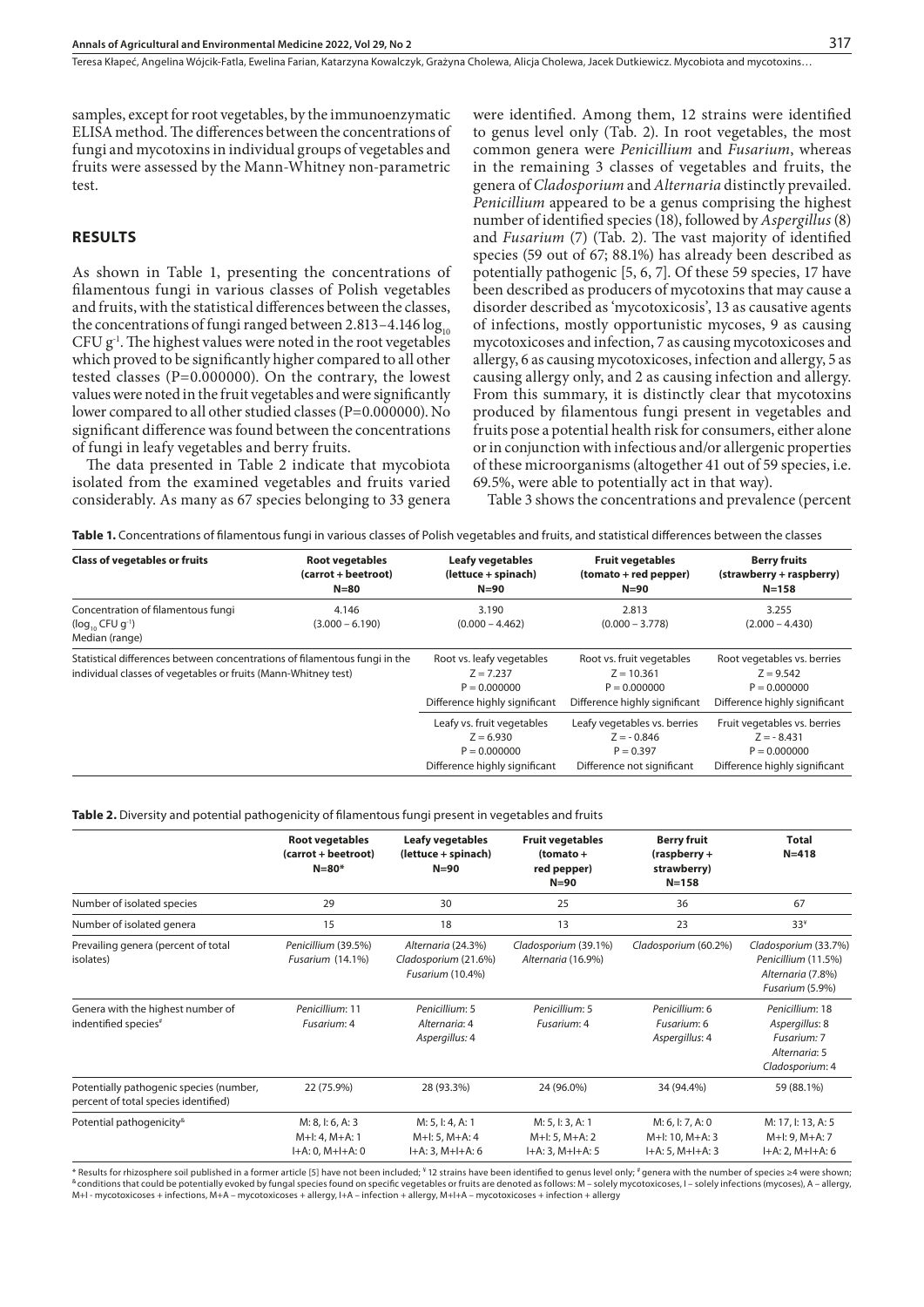Teresa Kłapeć, Angelina Wójcik-Fatla, Ewelina Farian, Katarzyna Kowalczyk, Grażyna Cholewa, Alicia Cholewa, Jacek Dutkiewicz, Mycobiota and mycotoxins…

**Table 3.** Concentrations of mycotoxins in various classes of Polish vegetables and fruits, and statistical differences between the classes

| <b>Class of vegetables or fruits</b>                                                                                                        | <b>Leafy vegetables</b><br>(lettuce + spinach)<br>$N=90$                                     | <b>Fruit vegetables</b><br>(tomato + red pepper)<br>$N=90$                                     | <b>Berry fruits</b><br>(strawberry + raspberry)<br>$N=78$                                                                     |
|---------------------------------------------------------------------------------------------------------------------------------------------|----------------------------------------------------------------------------------------------|------------------------------------------------------------------------------------------------|-------------------------------------------------------------------------------------------------------------------------------|
| Concentration of total aflatoxins (µg kg <sup>-1</sup> )<br>Median (range)                                                                  | 1.221<br>$(<$ LOD $- 7.848)$<br>Prevalence = $70.0\%$                                        | 0.393<br>$(<$ LOD $-$ 3.295)<br>Prevalence = $58.9\%$                                          | 1.981<br>$(<$ LOD $-$ 3.411)<br>Prevalence $= 71.8 %$                                                                         |
| Statistical differences between concentrations of total aflatoxins in the<br>individual classes of vegetables or fruits (Mann-Whitney test) | Leafy vs. fruit vegetables<br>$Z = 3.588$<br>$P = 0.00033$<br>Difference highly significant  | Leafy vegetables vs. berries<br>$Z = -2.079$<br>$P = 0.0376$<br>Difference significant         | Fruit vegetables vs. berries<br>$Z = -5.669$<br>$P = 0.000000$<br>Difference highly significant                               |
| Concentration of aflatoxin B1 ( $\mu$ g kg <sup>-1</sup> ) *<br>Median (range)                                                              | 0.280<br>$(<$ LOD $- 0.778)$<br>Prevalence = $58.9\%$                                        | $<$ LOD<br>$(<$ LOD $- 0.329)$<br>Prevalence $= 18.0\%$                                        | $<$ LOD<br>Prevalence = $0.00$                                                                                                |
| Statistical differences between concentrations of aflatoxin B1 in the<br>individual classes of vegetables or fruits<br>(Mann-Whitney test)  | Leafy vs. fruit vegetables<br>$Z = 5.481$<br>$P = 0.000000$<br>Difference highly significant | Leafy vegetables vs. berries<br>$Z = 8.960$<br>$P = 0.000000$<br>Difference highly significant | Fruit vegetables vs. berries<br>$Z = 3.867$<br>$P = 0.00011$<br>Difference highly significant                                 |
| Concentration of deoxynivalenol (µq kg <sup>-1</sup> )<br>Median (range)                                                                    | $<$ LOD<br>$(<$ LOD $-627.0)$<br>Prevalence $= 2.2%$                                         | $<$ LOD<br>Prevalence = $0.00$                                                                 | $<$ LOD<br>$(<$ LOD $- 1060.0)$<br>Prevalence = $30.8\%$                                                                      |
| Statistical differences between concentrations of deoxynivalenol in the<br>individual classes of vegetables or fruits (Mann-Whitney test)   | Leafy vs. fruit vegetables<br>$Z = 1.418$<br>$P = 0.156$<br>Difference not significant       | Leafy vegetables vs. berries<br>$Z = -5.078$<br>$P = 0.000000$                                 | Fruit vegetables vs. berries<br>$Z = -5.645$<br>$P = 0.000000$<br>Difference highly significant Difference highly significant |

LOD - limit of detection, \*50 samples each of leafy and fruit vegetables were tested

of positive samples) of selected mycotoxins in the individual groups of vegetables and fruits: total aflatoxins (AFT), aflatoxin B1 (AFB1) and deoxynivalenol (DON). AFT occurred in the tested samples with a relatively high prevalence, exceeding 50% in all groups, and moderate concentrations ranging from  $\langle$ LOD-7.848 µg  $kg<sup>-1</sup>$ . Their concentrations in leafy vegetables were significantly higher compared to fruit vegetables, but significantly lower compared to berry fruits. As regards AFB1, both the prevalence and concentration of this mycotoxin was significantly higher in leafy vegetables compared to fruit, vegetables and to berry fruits in which it was not detected (Tab. 3). The prevalence of DON in leafy vegetables was very low, whereas in fruit vegetables this mycotoxin was not detected at all. In contrast, both the average prevalence and concentration of this mycotoxin in berry fruits was relatively high, and significantly greater compared to leafy and fruit vegetables. However, these results were due to a high prevalence and concentration of DON in raspberry fruits (58.5% and <LOD-1060.0  $\mu$ g kg<sup>-1</sup>, respectively), while in strawberry fruits this mycotoxin was not detected [7].

#### **DISCUSSION**

As no widely accepted values exist for permissible concentrations of filamentous fungi in vegetables and/or fruits, the levels of fungi found and assessed in this study, averaging between 2.5-4.5  $log_{10}$  CFU g<sup>-1</sup>, were compared with the results obtained in other studies. In this respect, the results obtained in the current study were similar to those obtained in the USA [8], Iran [9], Turkey [10] and Poland [11], but lower compared to results from Venezuela [12] and Italy [13], and generally were close to the concentrations reported by other authors. As shown above, the significantly highest concentrations of filamentous fungi were found in root vegetables. The ratios of the median fungal concentration in root vegetables to the concentrations in other examined

classes of vegetables and fruits, e.g. berry fruits, leafy, and fruit vegetables (all expressed in linear scale) were 8:1, 9:1 and 22:1, respectively. These discrepancies could be explained by the differences in the environment surrounding the edible parts of examined plants. In the case of root vegetables, the edible roots were surrounded by soil, which contains the organic and inorganic compounds enabling reproduction of filamentous fungi, as well as water enabling the diffusion of fungal conidia and/or mycelium fragments through the vegetable epidermis [14]. As evidenced in the current and several other studies, the main fungi penetrating into root vegetables are the *Penicillium* and *Fusarium* species commonly present in soil and posing a risk for consumers as mycotoxin producers [5]. The limitation of this study is the lack of determination of the mycotoxin concentrations in root vegetables to support this thesis. The authors intend to fill this gap in the future.

In turn, the edible parts of other vegetables and fruits grew above the soil, without being surrounded by anything else; hence, the concentrations of fungi were distinctly lower compared to root vegetables. The atmospheric air serves only as a medium for transporting fungal conidia and hyphae, of which the most numerous were 'field fungi' of plant origin belonging to the genera *Cladosporium* and *Alternaria* and exhibiting allergenic properties [15, 16], which are easily deposited on the surfaces of many edible fruits and vegetables and after the penetration develop in their tissues. It is noteworthy that the *Alternaria* species produce about 70 mycotoxins revealing strong toxic properties [17].

Although the concentrations of filamentous fungi in the examined vegetables and fruits do not by themselves pose a health hazard for consumers, a much greater risk is associated with the marked biodiversity of mycobiota in this particular ecological niche. Nearly 90% of the species identified in this study could be classified as potentially pathogenic, mostly as producers of mycotoxins. Mycotoxins may exhibit, at favourable external conditions, nephrotoxic, genotoxic,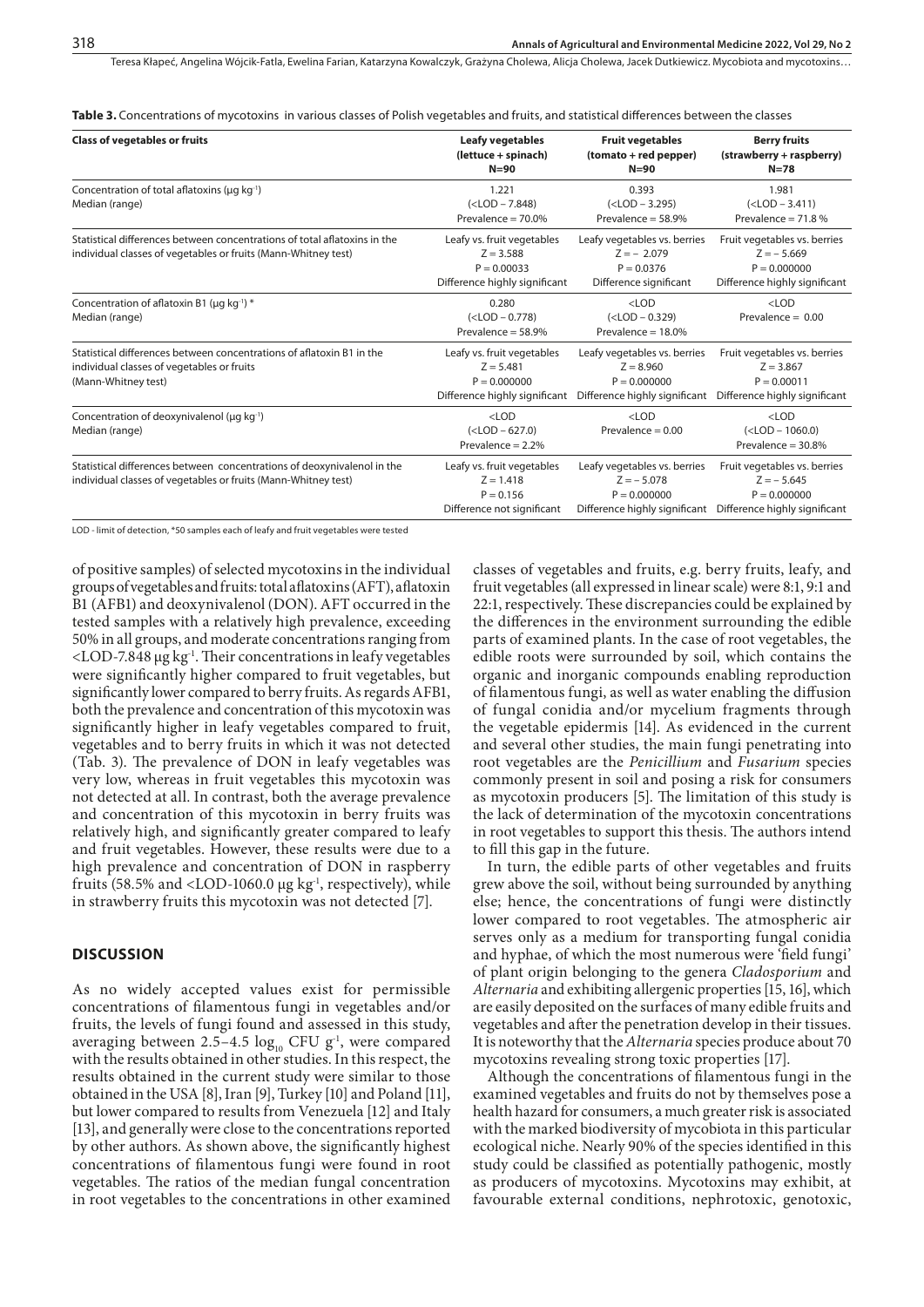Teresa Kłapeć, Angelina Wójcik-Fatla, Ewelina Farian, Katarzyna Kowalczyk, Grażyna Cholewa, Alicia Cholewa, Jacek Dutkiewicz, Mycobiota and mycotoxins...

teratogenic, carcinogenic, and cytotoxic properties, and, as a consequence, may cause liver carcinomas, renal dysfunctions, and immunosuppressed states [18, 19]. Immunocompromised persons and those with concomitant chronic diseases are most at risk.

The potential risk from mycotoxins based on mycological characteristics was confirmed by the detection of mycotoxins in the examined vegetables and fruits with an immunoenzymatic method. A special risk is associated with the constant presence of the total aflatoxin (the sum of aflatoxins B1, B2, G1, G2, known as remarkably hazardous) in all classes of the examined vegetables and fruits. Although the levels of the total aflatoxins recorded in this study can be generally classified as moderate, in 8 samples of lettuce and spinach the maximal allowable concentration of 4.0  $\mu$ g kg<sup>-1</sup>, proposed by the European Union (EU) [20] for dried fruits, was exceeded. The prevalence of very hazardous aflatoxin B1 was high in leafy vegetables (58.9%), but in this case a maximal concentration proposed by the EU  $(2.0 \,\mu g \,\text{kg}^{-1})$  was not exceeded [6]. The prevalence of the trichothecene toxin DON in leafy and fruit vegetables, as well as in strawberries, was low or none. Unexpectedly, a high prevalence (58.5%) and a high median concentration  $(242.0 \text{ µg kg}^{-1})$  of DON was noted in raspberry. In 7 out of 41 samples of raspberry fruits (17.0%), the DON concentration exceeded the maximal allowable value (750.0  $\mu$ g kg<sup>-1</sup>) proposed by the EU [20]. To the best of the authors' knowledge, this is the first report indicating raspberry as a potential source of mycotoxins.

Besides mycotoxin production, fungi isolated in the course of this study may also reveal, either alone or in conjunction with other pathogenic properties, infectious properties (altogether in 30 out of 59 species; 50.8%) and allergenic (altogether in 20 out of 59 species; 33.9%). Among allergenic fungi, the most important are *Cladosporium* and *Alternaria* species, prevailing in vegetables and berries growing above the soil surface. The majority of fungal species revealing infectious properties were described as opportunistic pathogens (altogether 25 out of 30 species; 83.3%). Fungi isolated from vegetables and fruits were described most often as a cause of cutaneous and/or ocular mycoses [6,7].

The risk of food allergy symptoms after consumption of vegetables and/or fruits contaminated with allergenic fungi, mainly from the *Alternaria* and *Cladosporium* genera, could be considerably increased by the preceding sensitization to this fungi by the respiratory route. Because of similar allergenic determinants and IgE-mediated mechanisms causing both types of allergy, consumption of even low doses of allergenic fungi may trigger gastrointestinal or respiratory symptoms in persons previously sensitized (subclinically or clinically) to these fungi by inhalation [21, 22].

#### **CONCLUSIONS**

- 1. The concentrations of filamentous fungi in 4 classes of vegetables and fruits were moderate, ranging between 2.813–4.146  $log_{10}$  CFU g<sup>-1</sup>. The higher values compared to the remaining 3 classes were noted in the root vegetables, whereas the values smaller compared to the remaining 3 classes were noted in fruit vegetables. In all cases, the differences proved to be highly significant  $(P=0.000000)$ .
- 2.The mycobiota of examined vegetables and fruits revealed

a marked biodiversity shown by the presence of 67 species from 33 genera. *Penicillium* and *Fusarium* prevailed in the mycobiota of root vegetables, whereas *Cladosporium* and *Alternaria* in the remaining classes. The vast majority of identified species (88.1%) have been described in earlier studies as potentially pathogenic, mostly as mycotoxin producers.

- 3. The importance of mycotoxins as a potential health risk factor for vegetable consumers has been confirmed by the detection of the high prevalence (>55%) of total aflatoxins in all classes of the examined vegetables and fruits. The level of total aflatoxins in berry fruits was significantly higher than in other classes (P<0.05), whereas in 8.9% of the samples from leafy vegetables the exceeding of the maximal value of 4.0  $\mu$ g kg<sup>-1</sup> proposed by the European Union (EU) was noted. In raspberries, a high prevalence (58.5%) of deoxynivalenol (DON) was noted, exceeding the maximal value proposed by the EU (750  $\mu$ g kg<sup>-1</sup>) in 17% of the studied samples.
- 4. In spite of moderate levels, filamentous fungi present in the examined vegetables and fruits may pose a health risk for consumers because of the high prevalence of potentially pathogenic species, mostly those producing mycotoxins. The high-risk groups include persons with decreased immunity and/or chronic diseases.

#### **REFERENCES**

- 1. Balali GI, Yar DD, Afua Dela VG, et al. Microbial contamination, an increasing threat to the consumption of fresh fruits and vegetables in today's world. Int J Microbiol. 2020; 2020: 3029295. https://doi. org/10.1155/2020/3029295
- 2. Berger CN, Sodha SV, Shaw RK, et al. Fresh fruit and vegetables as vehicles for the transmission of human pathogens. Environ Microbiol. 2010; 12(9): 2385–2397. https://doi.org/10.1111/j.1462-2920.2010.02297.x
- 3. Barkai-Golan R, Paster N. Mycotoxins in fruits and vegetables. Academic Press, 2008.
- 4. Alshannaq A, Yu JH. Occurrence, toxicity, and analysis of major mycotoxins in food. Int J Environ Res Public Health. 2017; 14(6): 632. https://doi.org/10.3390/ijerph14060632
- 5. Kłapeć T, Cholewa G, Cholewa A, et al. Fungal diversity of root vegetables and soil rhizosphere collected from organic and conventional farms in Eastern Poland. Ann Agric Environ Med. 2018; 25(2): 374–381. https://doi.org/10.26444/aaem/92143
- 6. Kłapeć T, Wójcik-Fatla A, Farian E, et al. Levels of filamentous fungi and selected mycotoxins in leafy and fruit vegetables and analysis of their potential health risk for consumers. Ann Agric Environ Med. 2021; 28(4): 585–594. https://doi.org/10.26444/aaem/143031
- 7. Kłapeć T, Wójcik-Fatla A, Farian E, et al. Mycobiota of berry fruits levels of filamentous fungi and mycotoxins, composition of fungi, and analysis of potential health risk for consumers. Ann Agric Environ Med. 2022; 29(1): 28–37. https://doi.org/10.26444/aaem/147297
- 8. Tournas VH. Moulds and yeasts in fresh and minimally processed vegetables, and sprouts. Int J Food Microbiol. 2005; 99(1): 71–77. https:// doi.org/10.1016/j.ijfoodmicro.2004.08.009
- 9. Jeddi MZ, Yunesian M, Gorji ME, et al. Microbial evaluation of fresh, minimally-processed vegetables and bagged sprouts from chain supermarkets. J Health Popul Nutr. 2014; 32(3): 391–399.
- 10. Buyukunal SK, Issa G, Aksu F, et al. Microbiological quality of fresh vegetables and fruits collected from supermarkets in Istanbul, Turkey. J Food Nutr Sci. 2015; 3(4): 152–159. https://doi.org/10.11648/j. jfns.20150304.13
- 11. Szczech M, Kowalska B, Smolińska U, et al. Microbial quality of organic and conventional vegetables from Polish farms. Int J Food Microbiol. 2018; 286: 155–161. https://doi.org/10.1016/j.ijfoodmicro.2018.08.018
- 12. Acevedo L, Mendoza C, Oyón R. Total and fecal coliforms, some enterobacteria staphylococcus sp. and moulds in salads for hot dogs sold in Maracay, Venezuela. Arch Latinoam Nutr. 2001; 51(4): 366–370.